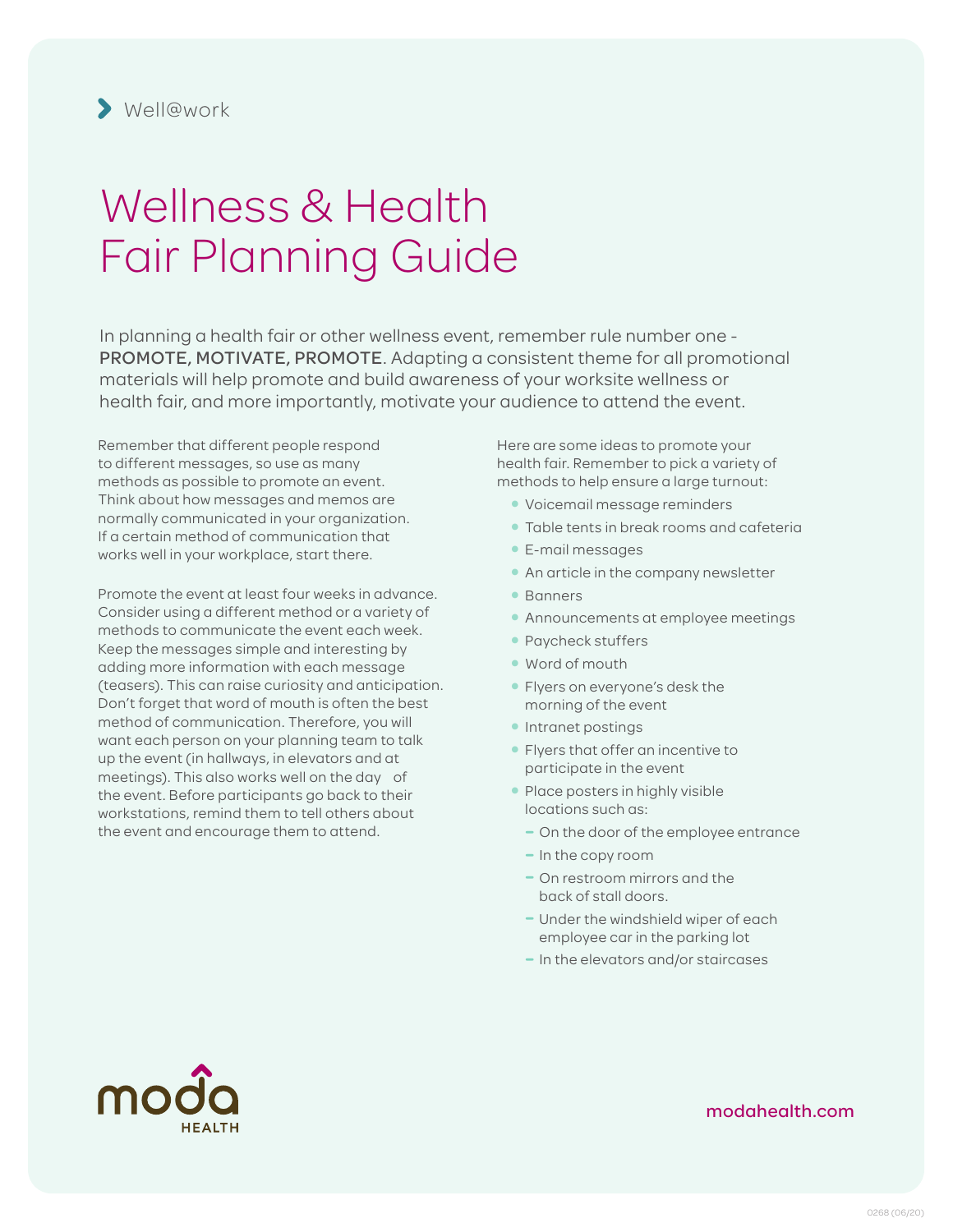Themes: Review your organization's goals, corporate philosophy and culture to determine an appropriate theme for your health fair. Is your organization competitive, conservative, formal, or fun? What are your organizational demographics – what age and sex is the majority of the employees? Use this information to develop a theme for your health fair.

Your health fair may be a kick-off another event, a new wellness program or an annual event. Consider the season of the year or National Health Observances http://www.healthfinder.gov/nho/ default.aspx (National Health Information Center). For example, February has Valentine's Day and is National Heart Month. For a springtime health fair, your theme might be "Spring into Health." The best health fairs have a variety of activities.

# Awareness & educational information

Awareness & educational information should be fun and interactive. Some ideas include:

- **•** Self-care information
- **•** Humor & its health benefits
- **•** Back care
- **•** Child safety
- **•** Office safety
- **•** Recycling
- **•** Organic Produce
- **•** Stress information
- **•** Ergonomics
- **•** Recreational safety
- **•** Women's/Men's health issues
- **•** Nutritional information
- **•** Dental and oral health
- **•** First aid and emergency preparedness
- **•** Childcare resources
- **•** Cancer & preventive exam schedules
- **•** Substance abuse information

### Lifestyle information and screenings

Lifestyle information and screenings help build awareness of health risks and provide information on how an individual can make behavioral changes to enhance his or her health. When considering screenings at a health fair, ensure the confidentiality of the results. Most screenings take several minutes so allow extra time for participants to attend these booths, or allow participants to pre-register for a specific time for screenings. Suggestions for screenings include the following:

- **•** Blood pressure
- **•** Body mass index (BMI)
- **•** Bone density testing
- **•** Health Risk Assessments
- **•** Flexibility testing
- **•** Glucose testing
- **•** Mobile mammography
- **•** Nutritional analysis
- **•** Total cholesterol testing
- **•** Hearing



Demonstrations and activities can add fun and interest to your health fair. Hands-on learning can enhance awareness. Some ideas include:

- **•** Chair massages
- **•** CPR
- **•** Yoga
- **•** Exercise equipment demonstrations
- **•** Healthy cooking
- **•** First aid
- **•** Emergency Preparedness
- **•** Ergonomics
- **•** Martial arts
- **•** Proper lifting
- **•** Aerobic step demonstrations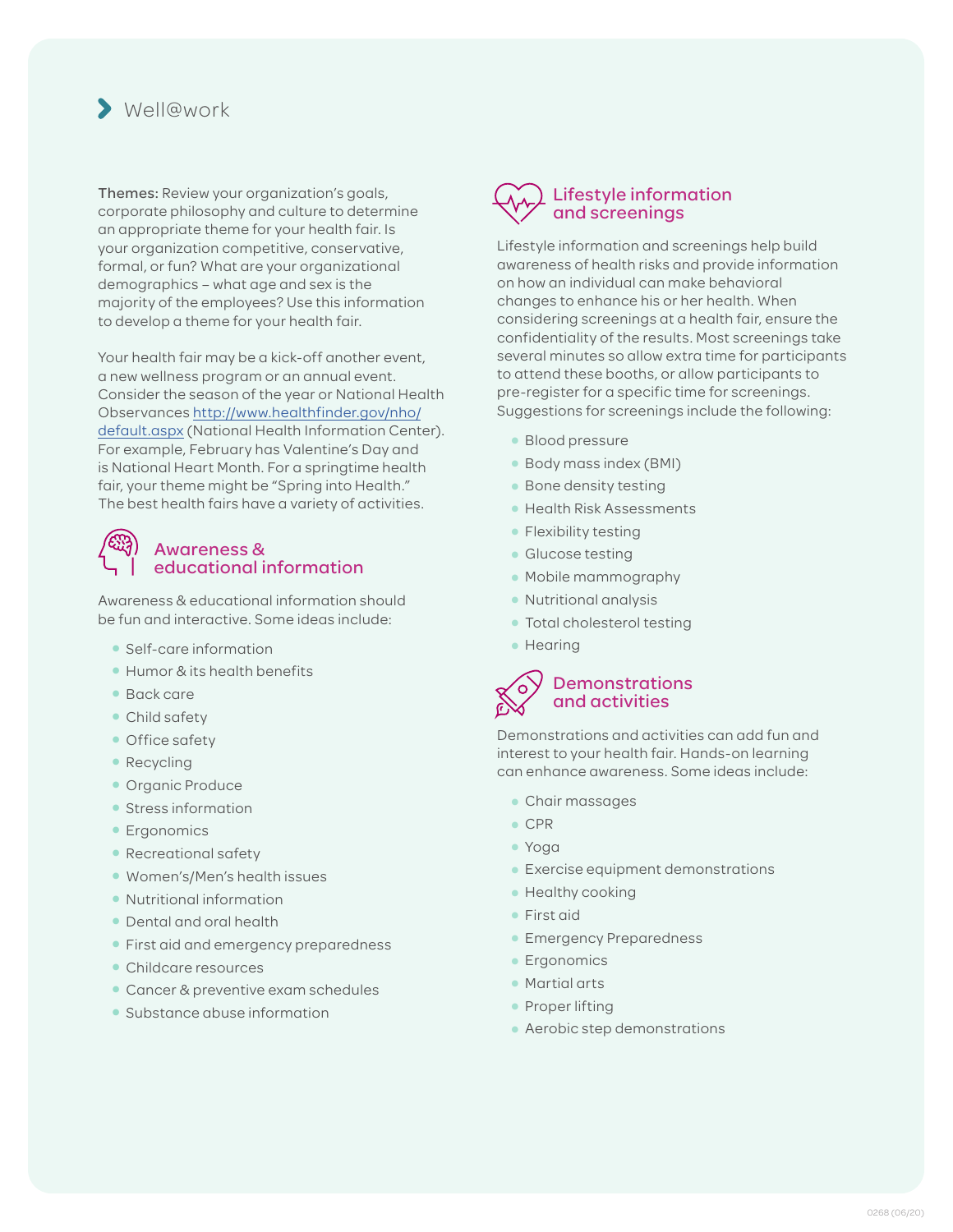With any of these activities, ask if your vendor has freebies. Freebies are great incentives for participants to come to your event!

In planning a health fair, think about what is available to you within your organization. Contact staff who may be affiliated with the following departments to get ideas for health fair displays and information:

#### Safety

- **•** An accident prevention display
- **•** Fire extinguisher demonstrations
- **•** Carbon monoxide poisoning information

#### Food Service

- **•** Free samples healthy foods
- **•** Discounts on certain food items the day of the health fair
- **•** Food storage safety demonstration/education

#### Transportation

- **•** Information and sign-ups for rideshare programs
- **•** Safety belt and child safety demonstrations
- **•** Bike helmet safety

#### Employee Club

**•** Information and sign-ups for employee recreational events such as softball, biking clubs, and bowling leagues

#### Occupational Health

- **•** Blood pressure screenings
- **•** First aid demonstrations
- **•** Back care, ergonomics, proper lifting information

#### Communications and Marketing

**•** Get them involved in designing logos and materials for the health fair as well as attractive signs and posters

#### Travel

- **•** Some organizations have travel departments that may be able to assist with raffling off a free trip to a health place or a weekend getaway!
- **•** AAA Roadside assistance and travel planning

#### Leverage External Resources

There are a wide variety of resources available to your organization for a health fair. External resources can include community agencies, voluntary organizations, and for-profit and non-profit organizations. When inviting these organizations to your health fair, provide them with at least one-month notice. Health fairs are a great marketing tool for outside vendors to display their products and services. However, be clear about what you expect from each vendor.

Using outside vendors can make a health fair well rounded and interesting as well as educational. Try not to duplicate services or displays. The following organizations may be able to provide services, information, screening, and more at your health fair. Don't forget to be creative!

#### Health Plan

The Moda Health Promotion & Wellness team may be able to support your health fair event. They may be able to identify sources for interactive displays and materials on a variety of health topics to help your employees learn more about healthy lifestyles. We can also assist in arranging health screenings for your event.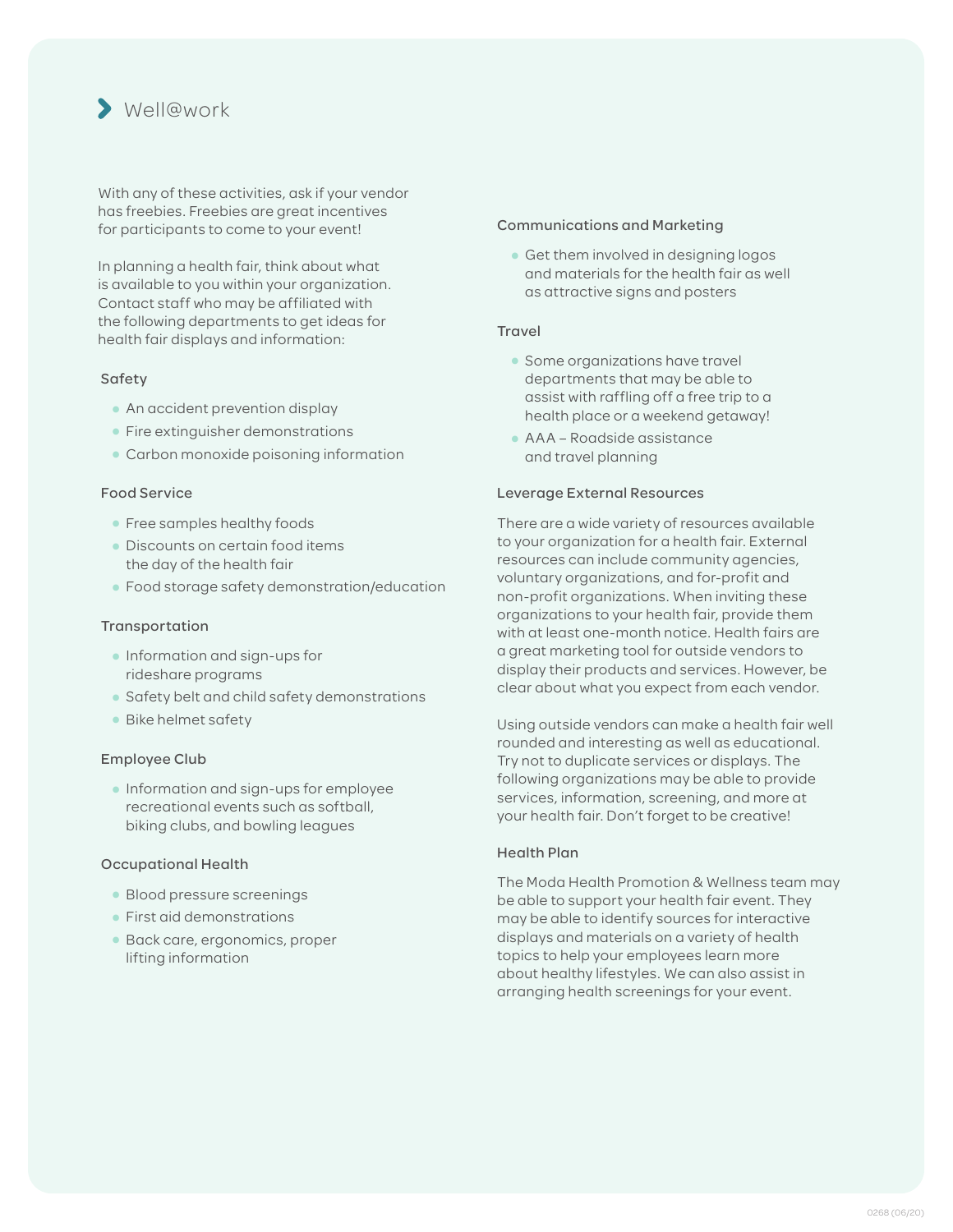#### Employee Assistance Program (EAP)

Health fairs are a great venue to showcase your EAP. This is a good reminder of the services they provide to employees. Your EAP can share the following at your health fair:

- **•** Information on the services available from the EAP
- **•** Substance abuse information
- **•** Stress management information

#### Voluntary Organizations

Many of the following community organizations can provide educational and informational materials:

- **•** HIV/AIDS organizations and education
- **•** American Cancer Society
- **•** American Diabetes Association
- **•** American Heart Association
- **•** American Lung Association
- **•** March of Dimes
- **•** Mothers Against Drunk Driving
- **•** Habitat for Humanity

#### Providers of Health Promotion Programs

There are many different providers of health promotion, prevention and education available for health fair events:

- **•** Chiropractic/podiatrist offices
- **•** Massage therapists
- **•** Exercise equipment specialists
- **•** Sports equipment demonstrations
- **•** First aid demonstrations
- **•** Fitness Centers
- **•** Your local hospital/clinic

#### Government Agencies

Government agencies can provide information on a variety of topics, including recreational activities, in your organization's geographical area:

- **•** Boat and swimming safety
- **•** Drinking and driving prevention/ substance abuse
- **•** Park and recreation information
- **•** Police and fire safety
- **•** Wildlife fish and game information

#### Community Resources

A wide variety of resources are available in your community. Some of these include:

- **•** Restaurants/grocery stores for food demonstrations and samplings
- **•** Childcare and eldercare agencies
- **•** Food Co-ops for health food samples and recipes (Farmers markets)
- **•** Community Education (Community College)

#### Religious organizations

Health fair organizers should take into account not only mind and body, but the spirituality of employees:

- **•** Spiritual support/crisisintervention organizations
- **•** Community family support agencies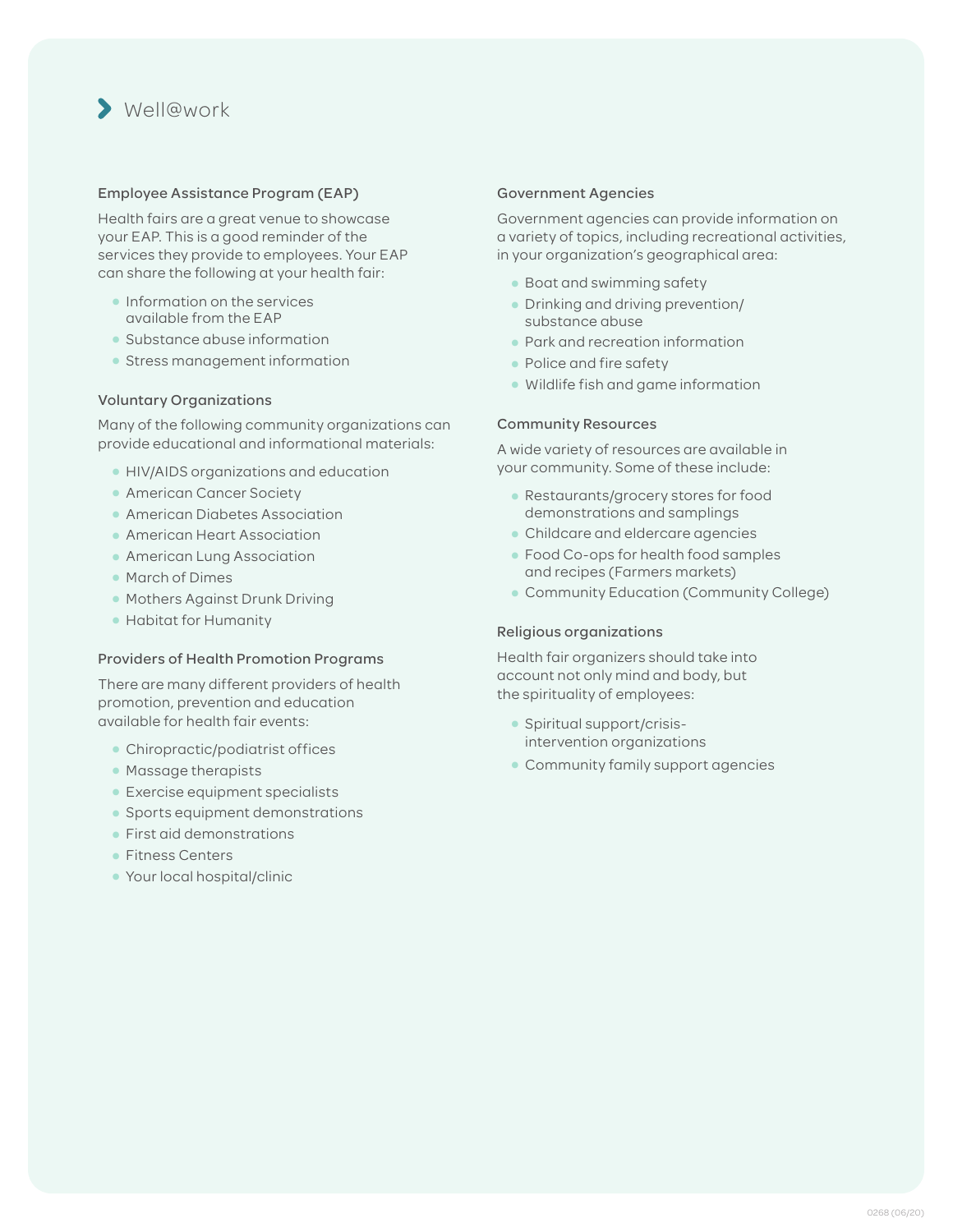#### Local Voluntary Organizations

Many of the following community organizations can provide educational informational material for your health fair:

- **•** American Cancer Society http://www.cancer.org
- **•** American Heart Association http://www.americanheart.org
- **•** American Lung Association http://www.lungusa.org
- **•** American Red Cross http://www.redcross.org
- **•** March of Dimes http://www.marchofdimes.com
- **•** Mothers Against Drunk Driving http://www.madd.org
- **•** County Health Division/Extensions
- **•** County Sheriff's Department
- **•** County Park

### Create Some Pizzazz

Raffles, prizes and giveaways can be fun at a health fair. It helps build anticipation, participation and excitement.

**•** Incentives: You can use incentives to encourage people to participate and motivate them to learn about healthy ideas and lifestyles. Incentives that support the theme of your health fair.

Provide each participant with a tracking card or "Wellness Passport" to be stamped by each booth/display he or she visits. After participants have visited a certain number of booths, they are eligible for a free gift or to enter a grand prize drawing.

For each booth a participant visits, he or she receives a token. The token can be a representation of your theme. The tokens are redeemed for a prize. To encourage attendance, leave half of a prize on employees' desks the morning of the health fair. They must attend the health fair to receive the other half.

**•** Raffles: Raffles can be a part of your vendors' display booths and demonstrations. Ask vendors to participate when you contact them.

Each vendor can have their own raffle for their booth, encouraging a variety of prizes and giveaways. Prizes can be raffled off throughout the day. Be sure to announce the prizewinners to build excitement!

A raffle can also be held at the end of the day. This allows each participant equal opportunity to win the prize. Decide who can enter the drawing. It can be part of the registration process or can be built into the incentive as identified above.



When planning a health fair, consider the space you have available. It is best to consider space availability early so you will know how many vendors and exhibits you can accommodate. A floor plan or layout will help determine the setup and space needs. In designing the floor plan keep the following information in mind:

- **•** Space: The space vendors will need may vary. Let each vendor know in advance how much space they will have, or talk with each vendor before designing the floor plan.
- **•** Electricity: Check with each vendor to determine if they will need electricity for their booth or display. Locate the available electrical outlets and place these vendors in your floor plan first.
- **•** Screening Tests: If you have screening tests such as blood pressure and cholesterol, place these vendors together. Also consider whether one test needs to be performed before another. As screenings are considered personal information, you may want to place these vendors in a quiet area so that test results can be discussed in private.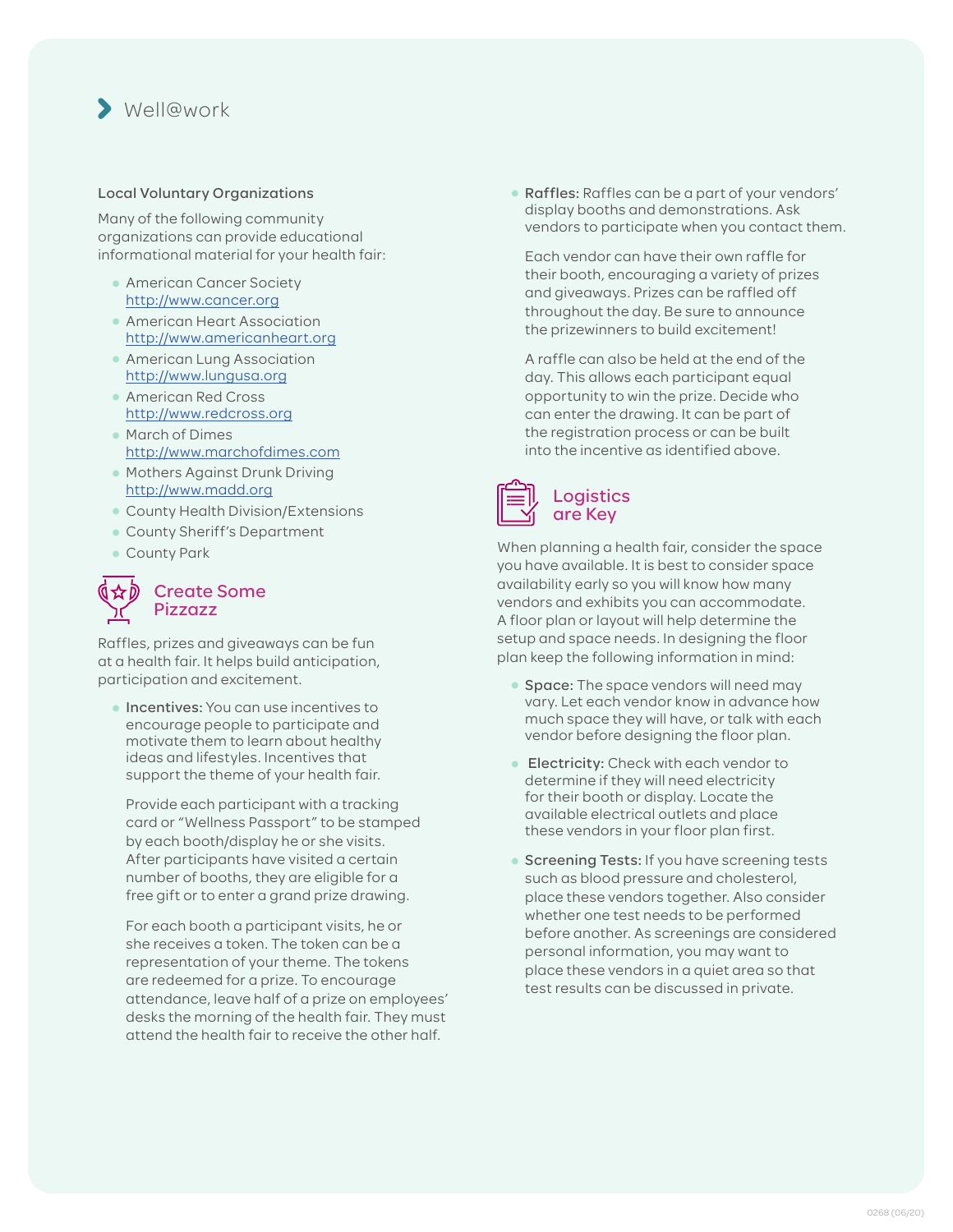- **•** Traffic Flow: Some booths and display areas are more popular than others and will cause a line to form. If you anticipate this, allow more space for these booths, or place a less popular booth on either side. That way, people will visit the less popular booths as they wait in line. Consider having an entrance and exit to ease the flow of traffic.
- **•** Registration: Having participants register is a great way to determine the number of attendees at the health fair. This information can be used as part of your health fair evaluation. You can go back to these participants for feedback.
- **•** Vendor Information: To help the day run smoothly, send a copy of the floor plan to vendors, letting them know where they will be setting up their booth. Also remind vendors where to park, which entrance to use to unload their supplies and other relevant information.
- **•** Wireless Internet: Confirm with vendors whether they need access to the internet. Have access information available.

#### There will be changes at the last minute – so remember flexibility is important!

Health fairs offer the opportunity to celebrate health through the use of interactive displays, screenings, games, prizes, and other exhibits. Most importantly they demonstrate your commitment to the health and well-being of your employees. Use the following checklist to guide you in planning your health fair.

#### Five to Six Months Prior:

- **•** Get support from your organization's leaders.
- **•** Establish a champion within the senior management team.
- **•** Champion's Name:

#### Four Months Prior:

- **•** Organize a Planning Committee. Your planning committee should range from three to eight members. Clearly define tasks, with accountabilities and agreed-upon time lines.
- **•** Determine your target audience. Who do you plan to invite (Current employees, retirees, families)?
- **•** Estimate number of employees you expect to attend (25-50 percent total population on-site).
- **•** Assess employee's needs and interests.
- **•** Top Interests:
- 1.  $2.$ 3.
- **•** Establish goals and objectives that create a clear direction for planning and executing your event. Use these as benchmarks for evaluating event success.
- **•** Establish your budget. Health fairs can be run on a shoestring if your primary goal is to increase awareness of local health resources. If you intend to use the event as a kickoff for a new organizational program or part of a health screening initiative, you'll need a significantly larger budget. If your budget is predetermined, then the planning committee needs to prioritize the most important aspects of the event.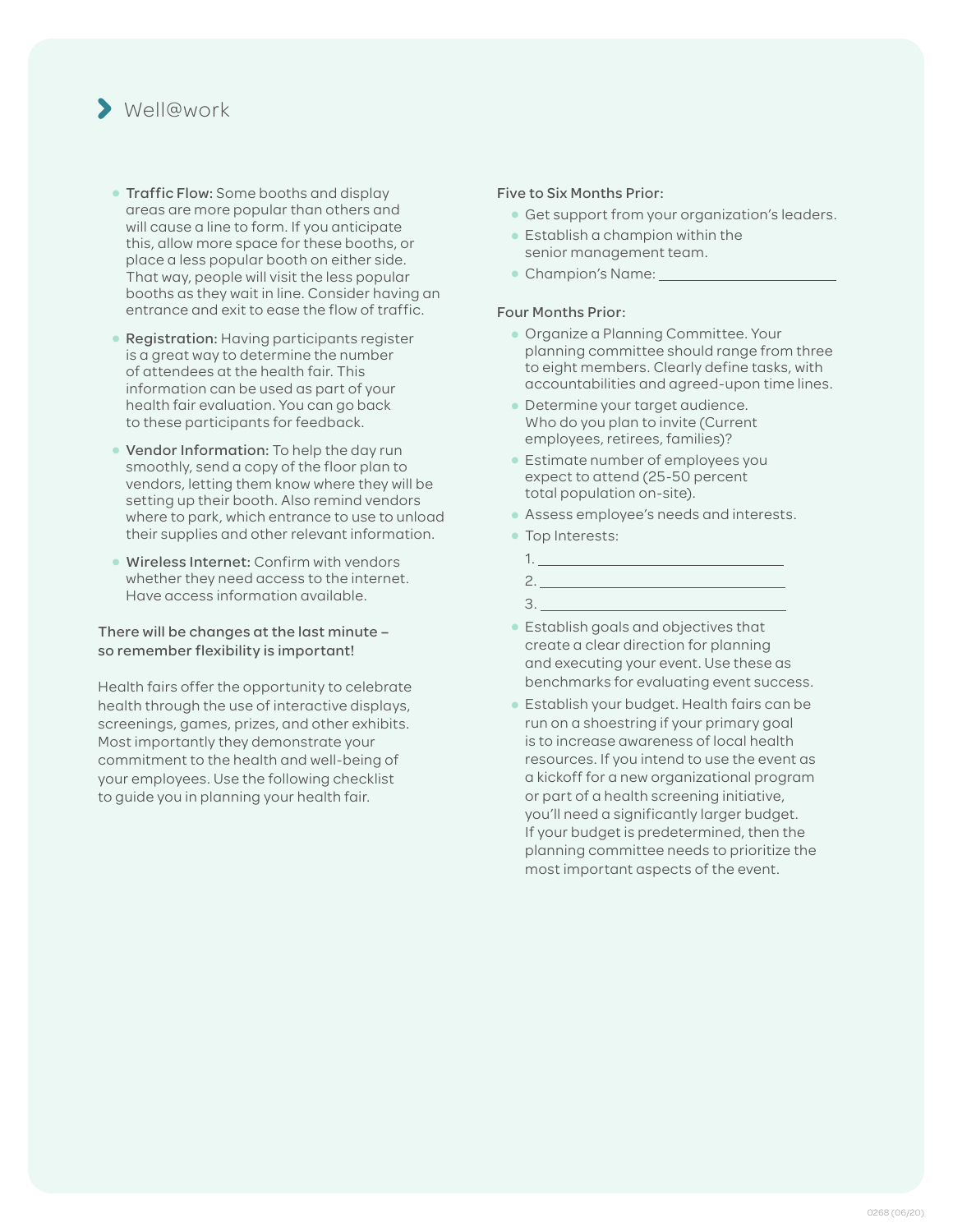

#### Typical budget items include:

- **•** Site fees, equipment (i.e. DVD Placer) or table rental
- **•** Health screening services
- **•** Vendors some vendors charge to come to a health fair; be sure to clarify
- **•** Incentives drawing for a large incentive (value at least \$50 - \$100) typically creates more interest than smaller items for each participant
- **•** Healthy Food/Beverage while optional, having snacks, fresh fruit, and other refreshments may help draw participants to your event
- **•** Promotion for advertising costs for banners, signs, decorations, etc.
- **•** Establish your theme. A theme creates your promotional campaign and helps focus the type of exhibits, demonstrations, and activities you plan to provide. Schedule it to coincide with a National Health Observance (e.g. February is Heart Health Month; September is National 5-A-Day Month, etc.). Be creative with a seasonal theme such as "Spring into Health", "Fall into Fitness" or a fun theme like a "Beach Party", "Wellness Rocks", Sports themes, or tour themes (think "Healthy Journey").

#### Three Months Prior:

- **•** Establish your implementation and evaluation plan. Evaluations are critical for measuring the effectiveness of your health fair and helping you plan future events. Process measures include tracking the number of participants and surveying them about the content and quality of the event. Outcome measures include survey questions about what they learned and if they plan to make changes based on their experience.
- **•** Set date, time, and location. A three-to four-hour time period is recommended for most worksites.
- **•** Develop promotional strategies. Maximizing participation is the name of the game. Use your organization's communication channels to maximize

visibility, awareness, and interest in your event. Determine your top three strategies:

- $1.$
- 2.
- 3.
- **•** Identify program topics and preferred format (education, demonstrations, and/or activities).
- **•** Identify your program resources. Begin with organizational resources and then move to Moda and other organizations until your programming needs are met.
- **•** Contact Vendors. Create a list and assign committee members to contact specific vendors.

#### Two Months Prior:

- **•** Arrange parking/security services.
- **•** Contact and invite vendors. Allow plenty of time for gaining commitments. You may need to place follow-up calls if you don't get a prompt response from key vendors. Ask for their equipment and special needs. Ask if they can donate any prizes.
- **•** Determine the logistics of your health screenings (pre-registration, # to schedule per hour).
- **•** Design your floor plan. You need ample space to accommodate participants and vendors. Plan the layout to facilitate programming features such as screenings and demonstrations. Consider the following:
	- **−** Amount of space a vendor needs (area of 8 – 10 feet is usually adequate)
	- **−** Determine electrical and other audiovisual requirements
	- **−** Number of tables and chairs to have on hand for vendors and administrative needs
	- **−** Identify a welcome/registration area
	- **−** Consider traffic flow, screening waiting areas, and private places for health screening stations (ex. hearing screenings need a quiet area)
	- **−** Identify demonstration/lecture areas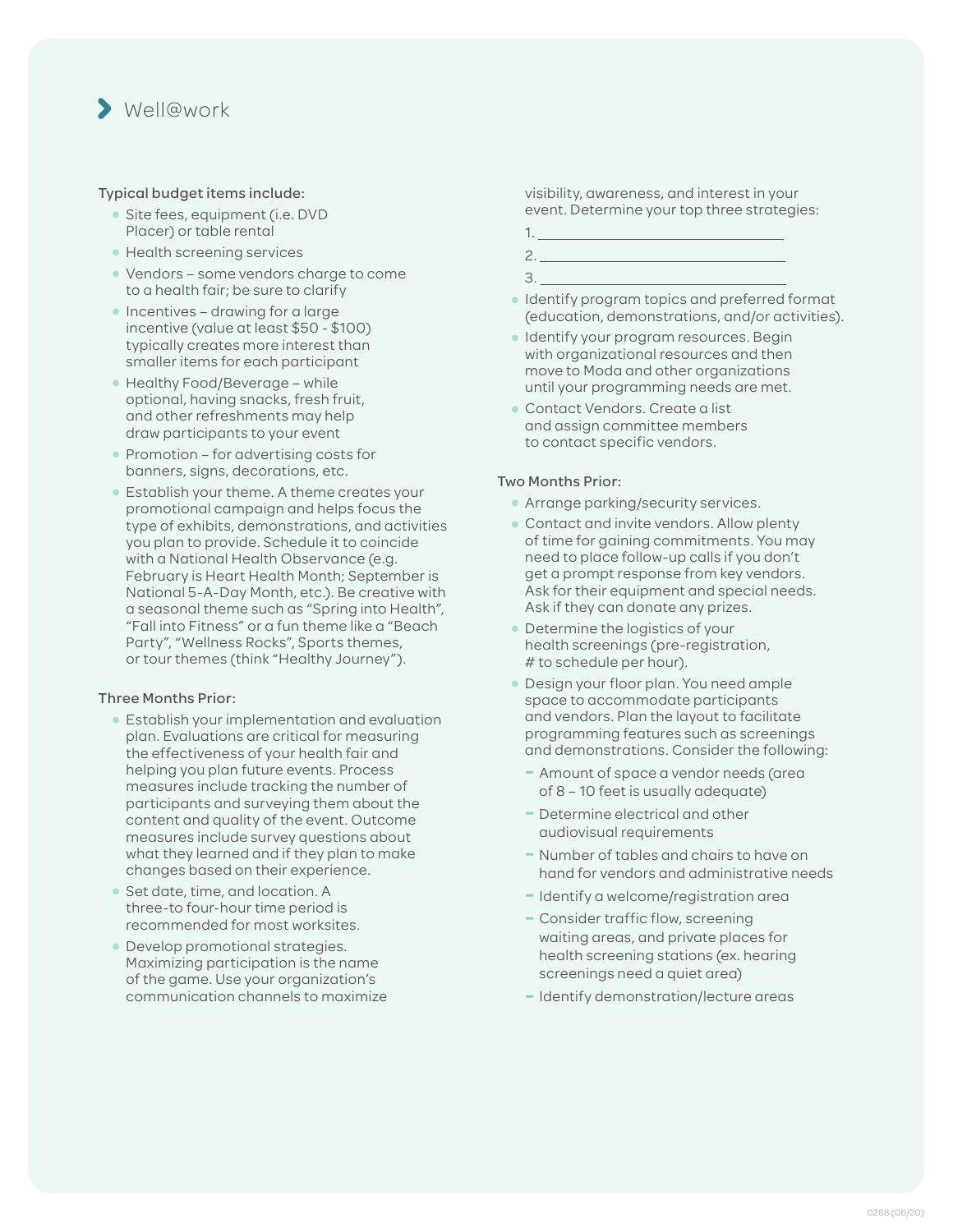#### One Month Prior:

- **•** Promote your event. Promote all aspects of the health fair – such as examples of booths, refreshments and incentive items. Consider the following ways to promote the event:
	- **−** Bulletin boards
	- **−** Corporate newsletter
	- **−** E-mail
	- **−** Posters in high traffic areas (common rooms, bathrooms, etc.)
	- **−** Table tents
	- **−** Flyers
	- **−** Department announcements
- **•** Begin taking pre-registrations for health screenings (if applicable).
- **•** Arrange all food and prizes.

#### Three Weeks Prior:

**•** Send confirmation letter to vendors, including map of your location, phone numbers,parking and security information. Ask vendors to arrive 60 minutes prior to the start of the event.

#### One Week Prior:

- **•** Re-confirm all services with vendors.
- **•** Assign someone to greet and direct vendors as they arrive.
- **•** Review floor plan.
- **•** Remind employees to preregister for screenings.

#### Day of Heath Fair:

- **•** Remind employees about today's event. Be sure to mention food, prizes or other funactivities.
- **•** Greet vendors as they arrive direct them to restrooms, health fair room, etc.

#### After Heath Fair:

- **•** Gather aggregate results from the health screening including the number of participantsscreened, number of high-risk individuals, etc.
- **•** Review vendor and participant feedback to determine the success of your event. Were thegoals and objectives achieved? Identify any changes or improvements for your next event. Keep a record of everything you did in planning your event to guide your future health fair planning.
- **•** Send thank you letters to all participating vendors; include a summary of event highlightsand feedback as appropriate.